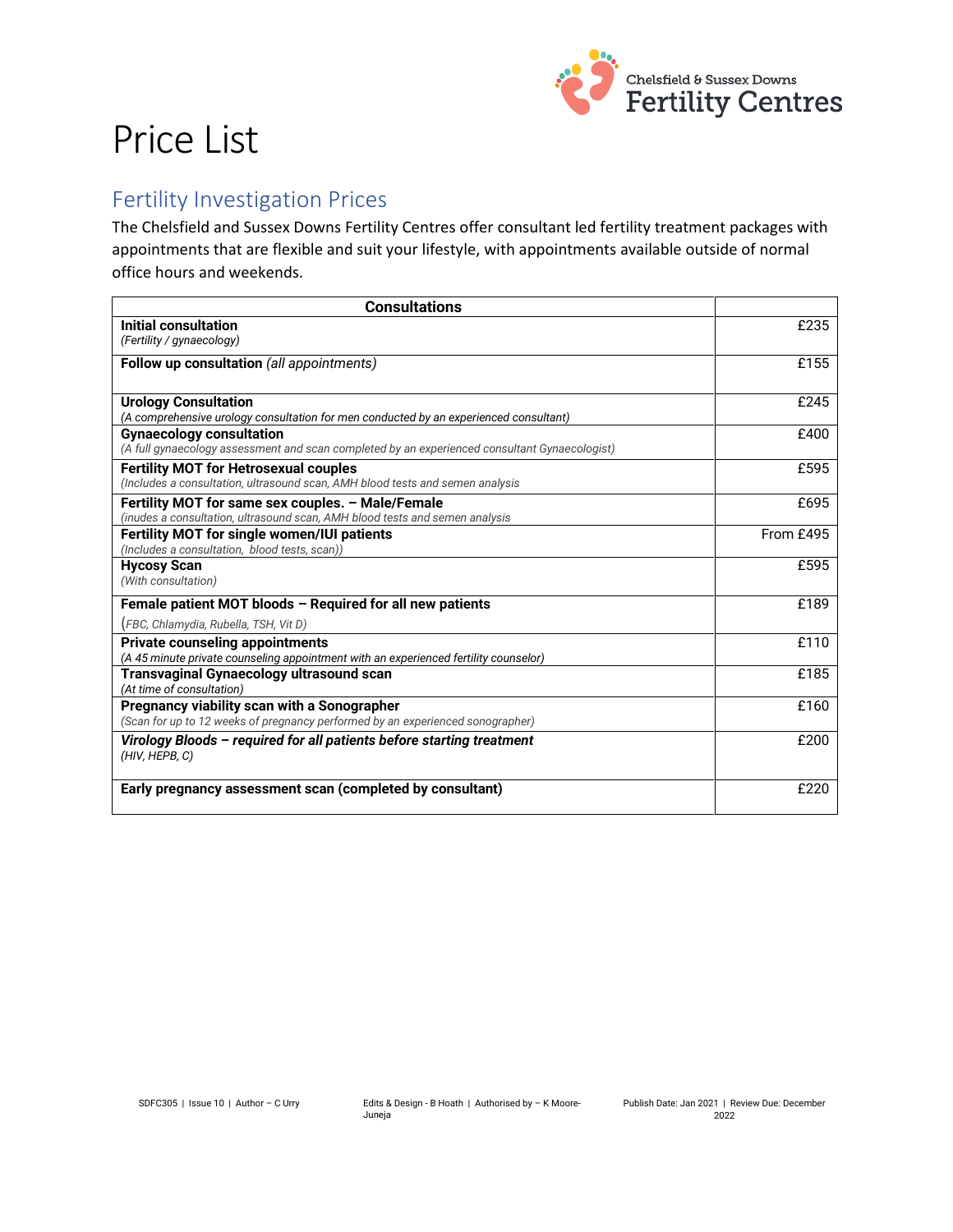

### Treatment Package Prices

All the treatment prices include the HFEA fees and monitoring you may require whilst you are having treatment with us, they exclude medication costs (average cost £800 - £1400) and the freezing of surplus embryos.

Please note IVF may be changed to ICSI as late as the day of egg collection. The difference in cost will be charged accordingly

| <b>In-Vitro Fertilisation (IVF) Cycle</b><br>All monitoring, hormone blood tests, blastocyst, monitoring blood tests and follow up consultation or pregnancy<br>scan                                                                                                              | £4,700 |
|-----------------------------------------------------------------------------------------------------------------------------------------------------------------------------------------------------------------------------------------------------------------------------------|--------|
| <b>Intracytoplasmic Sperm Injection (ICSI)</b><br>All monitoring, hormone blood tests, blastocyst, monitoring blood tests and follow up consultation or pregnancy<br>scan                                                                                                         | £5700  |
| Intrauterine Insemination Unstimulated (IUI)<br>Includes all scans, monitoring, appointments and sperm preparation                                                                                                                                                                | £850   |
| <b>Stimulated Intrauterine Insemination (IUI)</b><br>Includes all scans,, monitoring, appointments and sperm preparation                                                                                                                                                          | £1,300 |
| Frozen Embryo Transfer (FET) Cycle<br>Includes consultation, all monitoring, hormone tests and scans                                                                                                                                                                              | £1,595 |
| <b>Egg Freezing</b><br>Includes appointments, all monitoring, hormone tests, scans, and one years storage,                                                                                                                                                                        | £4,995 |
| <b>Surgical Sperm Retrieval</b><br>Includes the procedure, sedation, and up to 1 year of sperm storage                                                                                                                                                                            | £2350  |
| <b>Ovulation Induction</b><br>Includes all appointments, monitoring, scans and follow up SCAN                                                                                                                                                                                     | £650   |
| <b>Egg Donation IVF Cycle</b>                                                                                                                                                                                                                                                     |        |
| (Includes all monitoring, blood tests, blastocyst culture and consultation/ scan excludes screening of the donor)<br><b>IVF using sperm donation</b><br>(Includes blastocyst culture, monitoring, blood tests, consultation/scan/ admin fees) Excludes donor or transport<br>fees | £5380  |
| <b>IUI using donor sperm un-stimulated</b> (Includes nurse appointments, treatment, sperm preparation and F/U<br>consultation/pregnancy scan admin fee) Excludes transport fees                                                                                                   | £1125  |
| IUI using donor sperm stimulated<br>(Includes nurse appointments, treatment, up to 3x scans, sperm preparation and consultation/pregnancy scan)<br>Excludes transport fees                                                                                                        | £1500  |